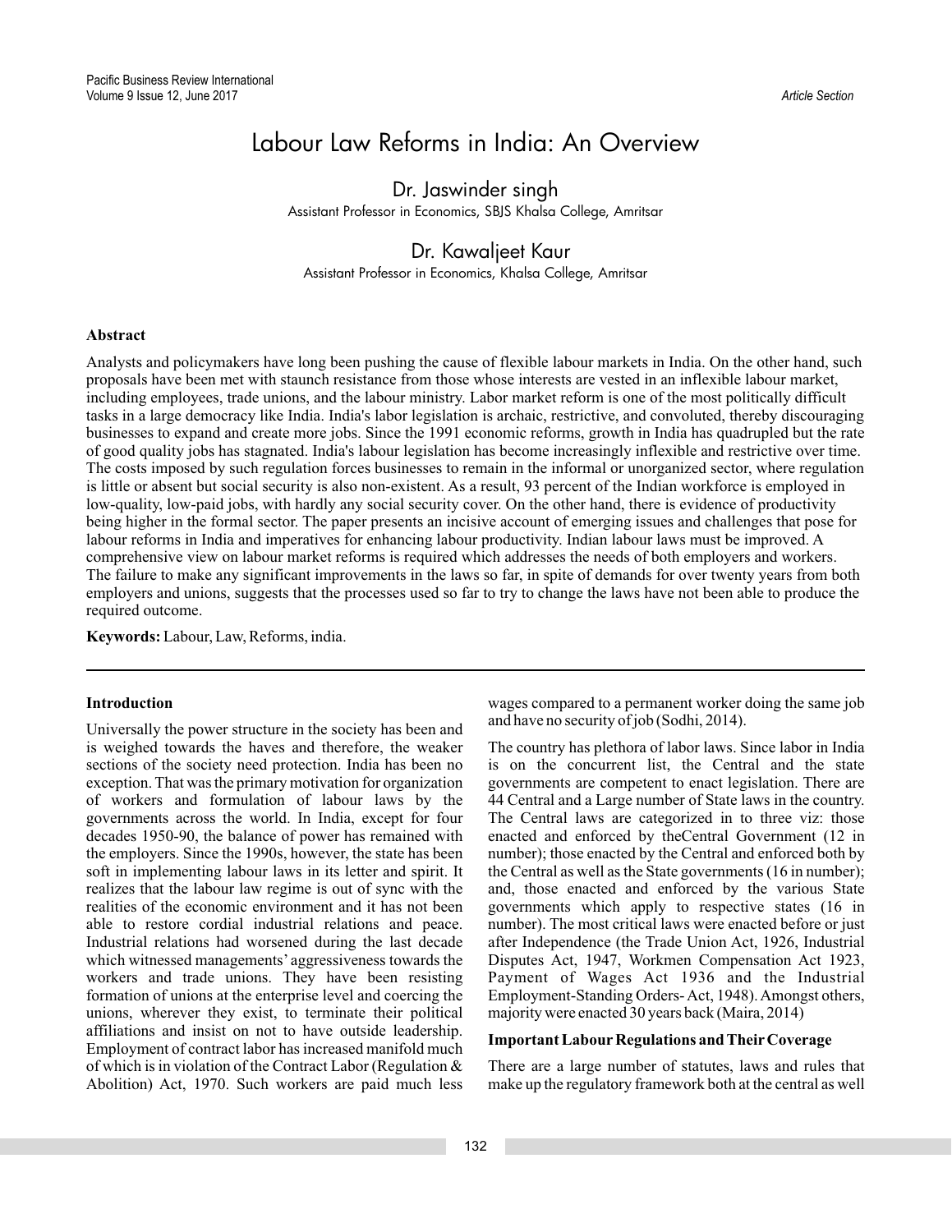as state level in India. We focus here mainly on ten important labour regulations relating to four broad areas of employment: conditions of work, wages, social security, and industrial relations (including job security). There are a large number of laws covering each of these aspects and examination here is confined only to the following: Minimum Wages Act (1948) and Payment of Wages Act (1936) in respect of wages; Factories Act (1948) and Shops and Commercial Establishments Act (1953) in respect of working conditions; Employees State Insurance Act (1948), Employees' Provident Fund Act (1952) and Workmen's Compensation Act (1923), for social security; and, Industrial Disputes Act (1947) and Contract Labour (Regulation and Abolition) Act (1970) for industrial relations. (Papola, 2007)

### **Issues in Labour Law Reforms in India**

The need to legislate to protect the interest of workers and also to ensure the smooth process of production in enterprises was recognised by the British rulers of India. The colonial government passed the FactoriesAct in 1880 laying down the minimum conditions of work in terms of `hygiene, safety and hours of work, etc. Several revisions were followed in the pre-Independence period in 1891, 1911, and so on. The Trade Union Act passed in 1926 set out procedures for registration of unions and protection of unions from harassment. The pressure for protection of `workers against risks at work and life mounted in the 1920s. As a result, several legislations were passed regulating work and providing social security before Independence. The provision of compensation to workmen for any injury during the course of employment was made in the Workman's Compensation Act passed in 1923. Payment of Wages Act was passed in 1936, to regulate intervals between successive wage payments, over-time payments and deduction from the wage paid to the worker. In the sphere of industrial relations, the Trade Disputes Act of 1929 aimed to create an institutional framework to settle disputes. The Great Depression and its effects on the Bombay industry with large-scale wage cuts and resulting disputes led to some important regulations such as the Bombay Industrial Dispute Act of 1932. The Act provided that an industrial worker has the right to know the terms and conditions of his employment and the rules of discipline he was expected to follow. The "general aim of the Bombay legislations was to allow collective bargaining in a bilateral monopoly situation" (Pages and Roy, 2006).

Large and dominant unions were recognised as the sole representatives of the workers. Thus, the emergence of labour regulations in India can be traced back to the period of British rule in India. Crucial labour laws governing various aspects of work were, however, passed in quick succession of each other after Independence. And since 1947, there has been a complete change in the approach to labour legislation. The basic philosophy itself underwent a change

and the ideas of social justice and welfare state as enshrined in the Constitution of India became the guiding principles for the formulation of labour regulations (Thakur, 2007). The Constitution made specific mention of the duties that the state owes to labour for their social regeneration and economic upliftment. One of the significant duties which has a direct bearing on social security legislation is the duty to make effective provision for securing public assistance in the case of unemployment, old age, sickness, disablement and other cases of undeserved want (Papola et al., 2007).

In an independent democratic country, it was considered necessary that the rights of employers to hire, dismiss and alter conditions of employment to the workers' detriments were subjected to judicial scrutiny. Accordingly, the Industrial Disputes Act (IDA) enacted in 1947 provided protection to the workmen against layoffs, retrenchment and closure and for creation, maintenance and promotion of industrial peace in industrial enterprises. This Act was later amended in 1972, 1976, and in 1982 seemingly giving progressively greater protection to workers. Factories Act 1948, which replaced the one passed in 1884, aims at regulating the conditions of work in manufacturing establishments and to ensure adequate safety, sanitary, health, welfare measures, hours of work, leave with wages and weekly off for workers employed in 'factories' defined as establishments employing 10 or more workers using power and above 20 workers without use of power. Similarly, the Minimum Wage Act 1948 is the most important legislation that was expected to help unorganised workers survive despite the lack of bargaining power. The minimum wages for scheduled employment are to be fixed and periodically revised by the central and state governments in their respective spheres. The Act may be applied to every employment in which collective bargaining did not operate and purports to fix the minimum wages in such a manner as to enable the concerned workers subsist at least above the official poverty line.

Similarly, Industrial Employment (Standing Order) Act 1956 is another legislation regulating the conditions of recruitment, discharge and disciplinary action applicable to factories employing 50 or more workers. It requires the employers to classify workers into different categories as permanent, temporary, probationers, casual, apprentices and substitutes. The Contract Labour (Regulation and Abolition) Act 1970 regulates the employment of contract labour and prohibits its use in certain circumstances. It applies to all establishments and contractors who currently or in the preceding year employed at least 20 contract workers. The idea behind this Act is to prevent denial of job security in cases where it is feasible and of social security where it is legitimate legal entitlement.

In the sphere of social security, Employees State Insurance Act (ESIA) was introduced in 1948, providing compulsory health insurance to the workers. The Act provides for a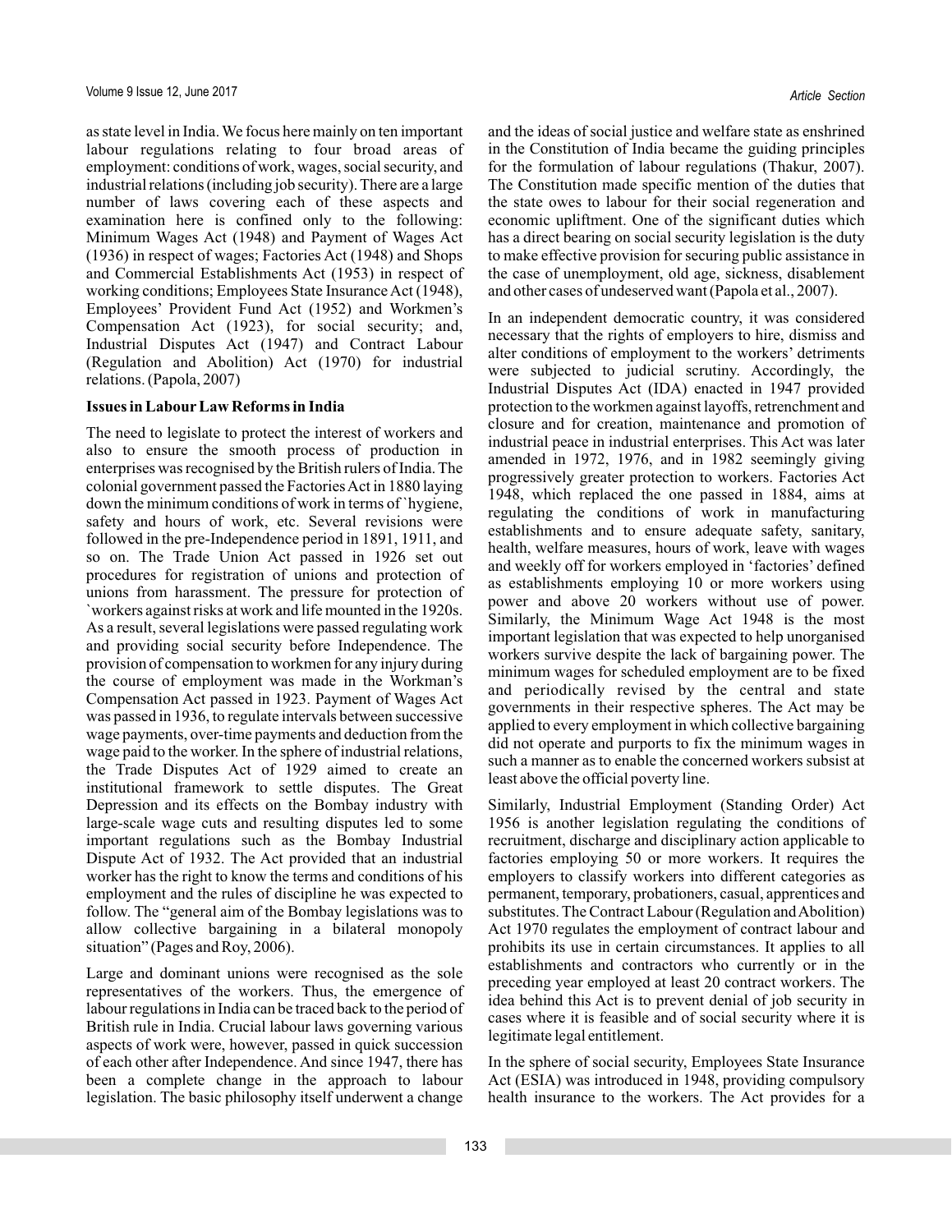social insurance scheme ensuring certain benefits in the event of sickness, maternity and employment injury to workmen employed in or in connection with, the work of non-seasonal factories. The Act has prescribed selfcontained code in regard to the insurance of employees covered by it. Besides the above major laws there are several others that have been enacted for improving the condition of employment and protecting the overall welfare of industrial workers after Independence in India.

### **Social Security Regulations**

Coming to the provisions of social security, an important regulation is the Employees State Insurance Act (ESIA) providing comprehensive protection against the risk of accidents and injury at work, sickness, maternity, and old age. The ESI covers both workers and their families. There are two types of insurance benefits provided under the scheme. First is medical care, in which the insured workers and their families are provided medical care through a vast network of panel clinics, ESI dispensaries and hospitals generally not far from the residence of the worker. Second, cash benefits are also provided in case of sickness, maternity, disablement, benefits of retirement, funeral expenses, and so on. Some of the benefits under the Act are also provided by other laws like Employees Provident Fund Act (EPFA), Maternity Act (MA) and the Workmen's CompensationAct (WCA).

In the absence of a comprehensive pension scheme that will take care of the future of industrial workers on retirement or of the dependents of the worker in case of early death, a system of provident funds for certain category of workers was established by the government through The Employees' Provident Funds and Miscellaneous Provisions Act, 1952. Under this Act, in certain establishments, including factories, employing twenty persons and more, workers and employees are provided with provident fund benefit. Not all industrial sectors are covered under the Act. The industries/classes in which the Act applies are listed in the Schedule 1 of the Act. A wage ceiling exists for coverage under the EPF scheme. WCA provides mainly for relief to the workers against disability and death arising out of accidents and injury at work. TheAct applies to all workmen as defined in the Schedule 2 of the Act. The central or the state governments may add to the Schedule 2 of the Act any class of persons employed in any occupation which it is satisfied is a hazardous occupation. Workers covered under the ESI for similar provisions are excluded.

In most of the schemes of social security, employers make a contribution, and, therefore, these regulations have a cost to industry. This has, however, not been a major item of contention between industry and labour, probably because the social security regulations mostly apply to the organised sector, where enterprises do not find their cost to be onerous.

Still such cost is often indirectly avoided by employing workers in non-regular, casual and contract basis which makes them ineligible for such benefits. Workers in the unorganised sectors are, however, generally outside the purview of social security regulation: according to the estimate made by National Commission for Enterprises in the Unorganised Sector (NCEUS) only 6 per cent of the unorganised workers, who constitute 86 per cent of the total workers, are covered by any social security legislation (NCEUS, 2006).

### **Job Security and Industrial Relations Regulations**

The aspects of labour regulation which have proved most contentious relate to job security and forms of labour use. In this respect, the focus has primarily been on two pieces of legislation, namely the IDA and the Contract Labour Act (CLA). Let us first take up the contentious parts of the CLA. The aim of the Act was to provide for the regulation of contract labour in certain economic activities and for abolition in other circumstances. Under this Act, contract labour has been prohibited in certain category of jobs. For example, with a notification in 2001, contract labour was prohibited in handling of food grains including loading and unloading, storing and stacking in the godowns and depots of the Food Corporation of India (FCI). TheAct also bars use of contract labour in 'core' and perennial activities and regulates employment of contract labour in other activities.3 The Act applies to (a) every establishment in which 20 or more contract workers are/were employed, and (b) to every contractor who employs or who has employed 20 or more contract workers, on any day in preceding 12 months.

In the debate on labour market reforms, the employment of contract labour has been one of the most contested issues. It is argued that the nature of the 'core' and 'perennial' activities has changed in the wake of globalised production systems and production based on orders. So even in its'core' activity, an enterprise does not have same amount of work throughout the year and requires varying magnitude of labour from season to season. Greater flexibility in the use of contract labour is, therefore, necessary. It seems illogical not to allow an enterprise to employ workers on a non-regular, contract basis if the work that it carries out is not of a regular nature and varies in volume from time to time. At the same time, absence of restriction on the practice of contract labour may result in greater use of this form of employment by employers primarily to deny job security and other benefits to workers. Regulation on the use of contract labour notwithstanding, the extent of contract labour has significantly increased in Indian industry since early 1990s. According to an estimate, the share of contract labour in the organised factories sector in the country increased from about 12 per cent in 1985 to about 23 per cent in 2002 (Pages and Roy, 2006).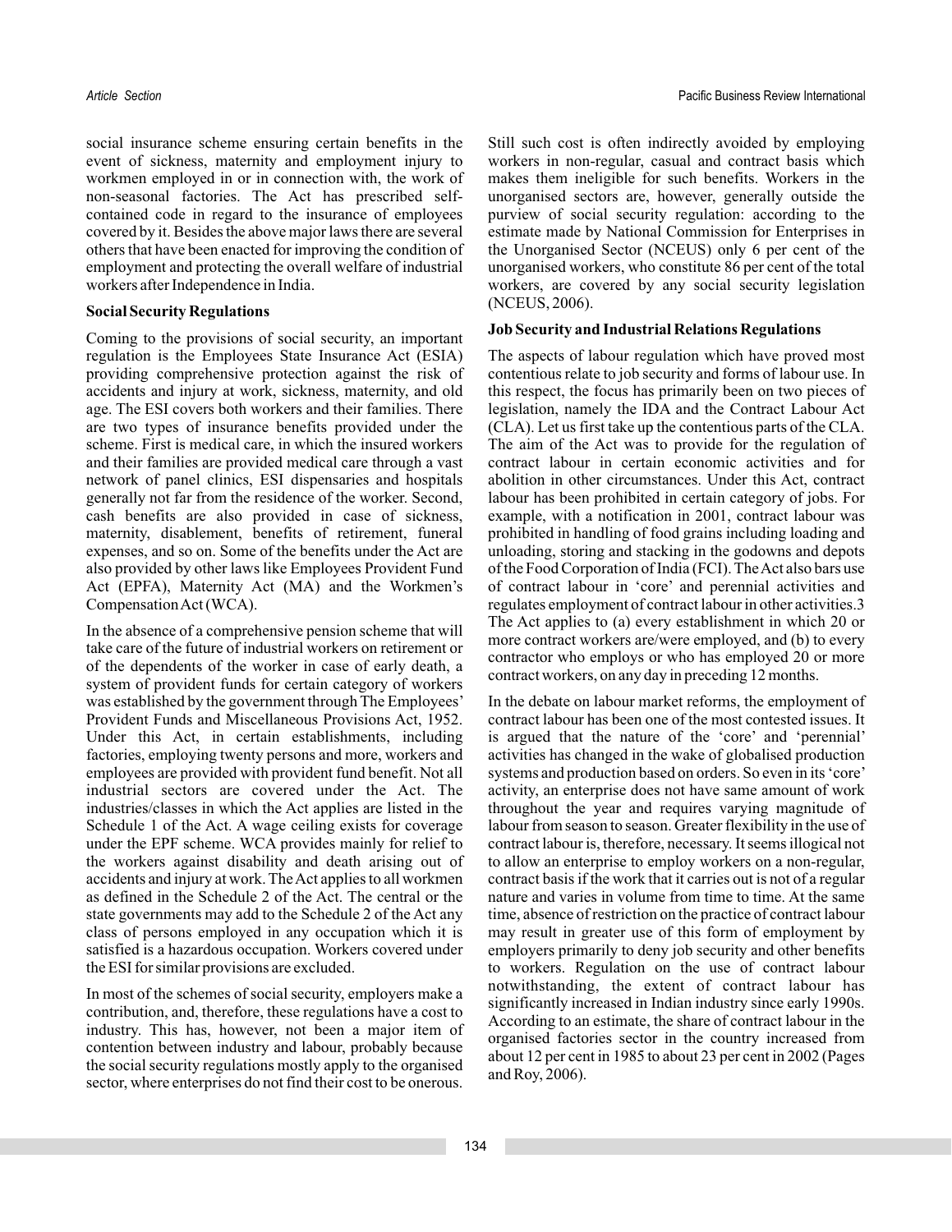In this period the increase in the share of contract labour varied across states, declining in very few such as Assam and Karnataka, while increasing in most others. Among the states, Andhra Pradesh had the highest increase in the share of contract labour in the organised sector, an increase from 33.8 per cent in 1985 to 62 per cent in 2002. The other equally, if not more, controversial issues relate to the IDA. The Act as a whole applies to enterprises employing 10 workers and more. There are, however, certain restrictive provisions of job security relating to layoffs, retrenchment of workers and closures of enterprises that apply only to enterprises provides employing 100 workers, or more. The IDA, passed in 1947, was in fact adopted as a comprehensive measure by the central government with a view to improving industrial relations. It stipulates elaborate mechanism for settlement of disputes through conciliation, arbitration and adjudication and also lays down procedures for making changes in conditions of employment and separation of workers. The Act introduced the concept of compulsory arbitration and prohibits strikes without notice in public utility services. Under the provisions of the Act, in order to ensure industrial peace, the government can intervene in industrial disputes. However, a large part of the provisions of the Act are aimed at voluntary arbitration or collectively negotiated settlements.

### **Debate on Labour reforms**

Several economists, industry associations and mainstream media have attributed the deceleration in employment growth in India, particularly in the organized industrial sector, to inflexibility in the labour market, which is believed to have increased the labour costs for enterprises, thereby hindering investment (including foreign investment) and growth. Employment protection laws are also believed to be inefficient and inequitable, leading to slowdown in growth, and dividing workers into protected and unprotected categories. The limited social security in India is enjoyed by only 8 to 9 percent of the workforce. Overprotection of a small section of workers is not only ostensibly inimical to the growth of employment, but also goes against social justice as more and more workers are faced with deplorable working conditions. A recent study on the pattern of manufacturing growth during 1958-1992 concludes thus: "… States which amended the Industrial Disputes Act in a pro-worker direction experienced lowered output, employment and investment in registered formal manufacturing. In contrast, output in unregistered or informal manufacturing increased. Legislating in a proworker direction was also associated with increase in urban poverty. This suggests that attempts to redress the balance of power between capital and labour can end up hurting the poor" (Besley and Burgess, 2004).

On the other hand, trade unions and certain economists claim that labour cannot be treated like any other

commodity, and measures like minimum wages, job security, separation benefits, social security trade union rights, etc. are socially and politically necessary even for sustaining the process of globalization as they increase labour productivity. The Government is facing acute dilemma over this issue and labour and managements are at loggerheads with each other, forcing the Government to be circumspect in reforming the labour market. This dilemma is rooted in the philosophy of social and labour policy in the country. The essential ingredient of social policy concerning labour and employment in the country, particularly during the first three decades of planning, has been to treat labour not as a mere resource for development, but as a partner in and beneficiary of social and economic development. This philosophy of labour had its roots in the national movement and many legislative provisions for protecting labour were enacted before independence—which were strengthened later. Accordingly, provisions of social security were made more comprehensive and expanded to include various kinds of risks. Further, detailed laws governing industrial relations were enacted, and a mechanism for fixing and implementing minimum wages was developed. The basic idea behind all these protective measures adopted for labour was that the workforce was a relatively weaker partner vis-à-vis capital in the production process and that in a poor country like India, it was desirable to safeguard workers to promote both social justice and an appropriate industrial and productive climate (Shrma, 2006).

### **Conclusion**

Labor laws must be examined by keeping in mind the goal we want to achieve. Which is to grow India's manufacturing sector and employment in it. Whatever reforms are to be made in the labour laws must be assessed with this goal in mind and must support the strategy required to reach it. The strategy has to be to build rapid learning enterprises with employees at their heart. Relations between employers and employees must become co-operative, not confrontational. Together, enlightened employers and responsible unions must establish processes that will build trust within enterprises. Together, they can determine what changes in labor laws are required. Industrial relations will be damaged if Government forces any changes in labor laws that are not founded on an understanding between unions and employers about what changes are required to ensure fairness to employees and enable faster learning and improvement of competitiveness in enterprises. It is not politically feasible for Government to change the laws without the support of both unions and employers.

The lesson from France is instructive. The productivity and growth of France's manufacturing enterprises have been hampered by rigid labor laws. Last year, the French government changed the laws without too much contention. The minister-in-charge explained that the Government was